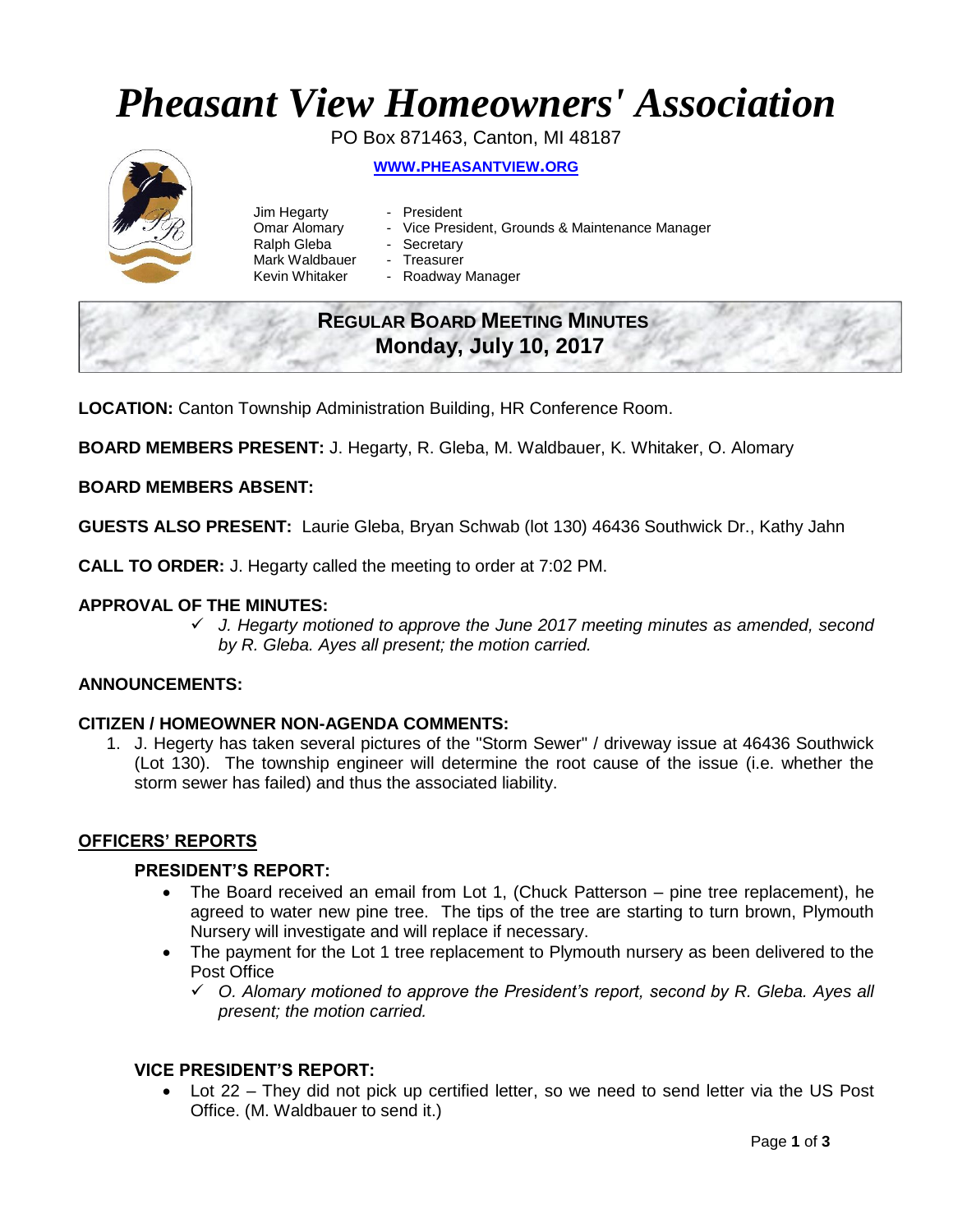- Lot 112 There are very large and dangerous holes around the sprinklers, we need to send a letter to this homeowner.
- Lot 24 A letter needs to be sent to this homeowner regarding the abandoned vehicle in their driveway.
- Lot 2 We need to send a letter to this homeowner regarding in-ground pool in their yard
	- ✓ R. Gleba *motioned to approve the Vice President's report, second by J. Hegarty. Ayes all present; the motion carried.*

# **SECRETARY'S REPORT:**

• No report

# **TREASURER'S REPORT:**

- Received an invoice from Independent Lawn Service for irrigation start-up. I questioned the amount and the actual accounting for parts, shop supplies, and labor with Kevin. I was very displeased with their workmanship and excessive billing for product not supplied.
- Contacted and established a new account with ADAC for Ramel Howard. ADAC was not willing to post a new account until I completely re-worked the HOA accounting/invoicing system to allow for proper dates with the annual assessment invoice and aging for finance and interest charge.
- Received notification of workers' compensation coverage cancelation. The audit was not completed and/or filed on time. Notice of premium was not paid. 30 Day grace period had lapsed as of May 1, 2017, and I contacted Bill Springer of Conrad Insurance agency to learn that our underwriter (Liberty Mutual Insurance Co.) had an incorrect mailing address. I never saw any notifications that were mailed. They were mailed to the "Resident Agent" on record from our Articles of Incorporation at 46009 Windridge Lane. This is the former address of the subdivision's first President Kevin Daly. Kevin moved in 2012 from our subdivision. The current owners are Rajbalbir and Raspal Warriach who live at 475 East Canford Park, Canton MI. and are currently renting this property. No one contacted me from the offices of Liberty Mutual, Windridge Lane, or Canford Park.
- Received a notice from the State of Michigan Department of Licensing and Regulatory Affairs of our workers' compensation policy cancelation. They affirmed that as a non-profit corporation, licensed and registered with the State to conduct business within the State, that our insurance company informed them of our workers' compensation liability insurance policy cancelation. We are required to respond in writing regardless of the circumstance for re-instatement with LARA and the State of Michigan before we are to continue conducting business.
- I have been working with Bill Springer and the audit team from Liberty Mutual to file a corrected insurance audit and eventual re-instatement. I am unsure at this date as to our fee for last year but I fear that we forfeited any rebate as our policy was canceled.
- Through many conversations with the audit team, it appears that an increasing amount of information is required to complete our audit process. Company payroll appears to be a primary concern and a clear accounting of our policies, past practices, and current procedures have created some changes in how we must pay contractors and reimburse members within the association.
- June 29, 2017 I was required by Liberty Mutual to forward a written statement outlining and explaining why no payroll has been included in the audit. Documentation required.
- June 29, 2017 I was instructed to inform the Board of the current policies for "volunteer" service on the board and the requirements for reimbursements in lieu of employee payroll. An email was sent to the members of the Board.